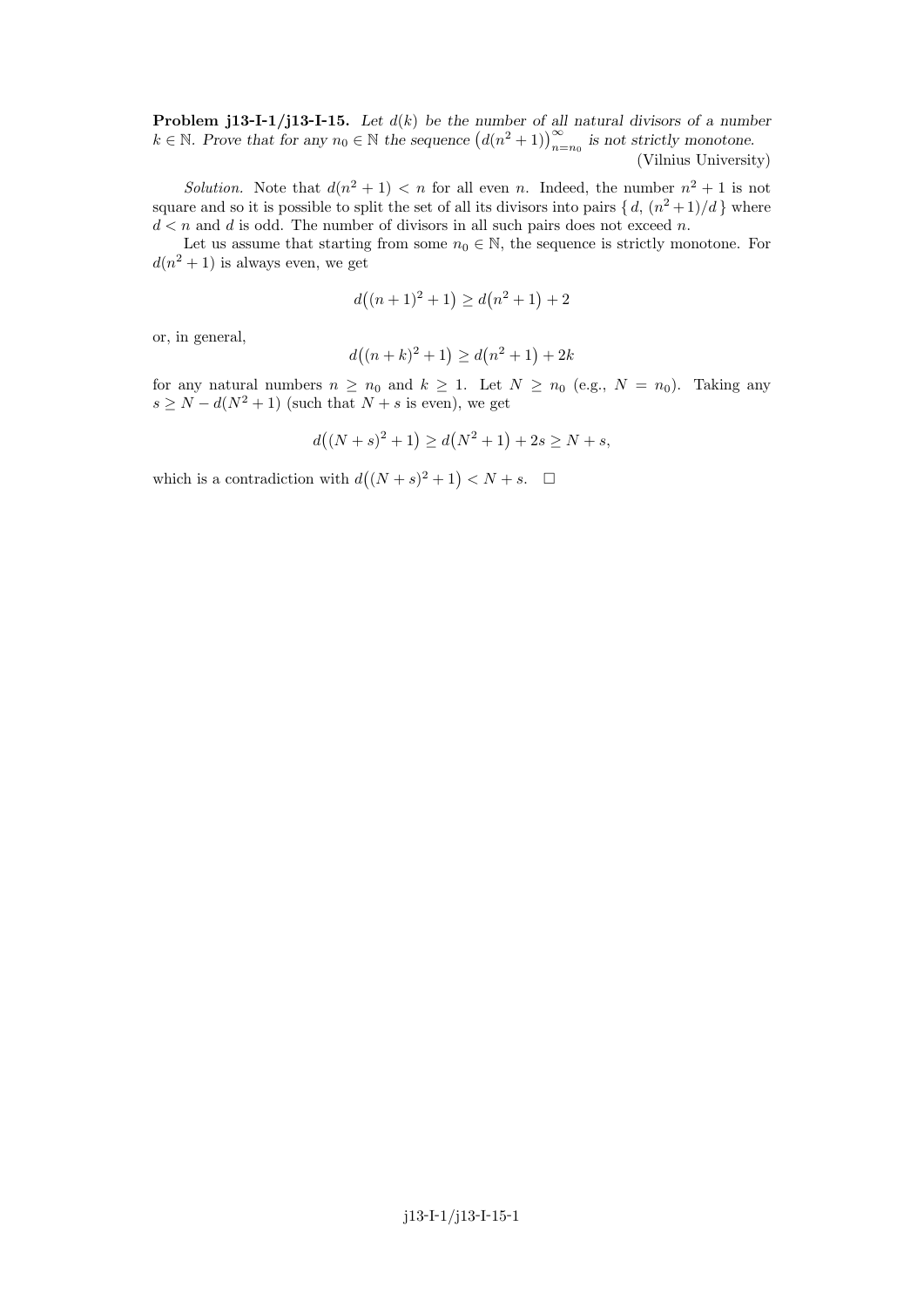**Problem j13-I-2/j13-I-19.** Let  $A = [a_{i,j}]$  be an  $m \times n$  real matrix with at least one non-zero element. For each  $i \in \{1, \ldots, m\}$  let  $R_i := \sum_{j=1}^n a_{i,j}$  (the sum of the *i*-th row of *A*) and for each  $j \in \{1, \ldots, n\}$  let  $C_j := \sum_{i=1}^m a_{i,j}$  (the sum of the j-th column of A). Prove that there exist indices  $k \in \{1, \ldots, m\}$  and  $l \in \{1, \ldots, n\}$  such that

> $a_{k,l} > 0$ ,  $R_k \ge 0$ ,  $C_l \ge 0$ ,  $a_{k,l} < 0$ ,  $R_k \le 0$ ,  $C_l \le 0$ .

or

(University of Zagreb)

Solution. Consider the following sets of indices (some of them may be empty):

 $I^+ := \{ i \in \{1, \ldots, m\} \mid R_i \ge 0 \},\,$  $I^- := \{ i \in \{1, \ldots, m\} \mid R_i < 0 \},\$  $J^+ := \{ j \in \{1, \ldots, n\} \mid C_j > 0 \},$  $J^- := \{ j \in \{1, \ldots, n\} \mid C_j \leq 0 \}$ .

Suppose that the statement of the problem does not hold. Then (but not equivalently) we have  $a_{i,j} \leq 0$  for every  $(i,j) \in I^+ \times J^+$  and we have  $a_{i,j} \geq 0$  for every  $(i,j) \in I^- \times J^-$ . Let us write the sum  $\sum_{(i,j)\in I^-\times J^+} a_{i,j}$  in two different ways:

$$
\sum_{(i,j)\in I^{-} \times J^{+}} a_{i,j} = \sum_{i\in I^{-}} \left( \sum_{j=1}^{n} a_{i,j} - \sum_{j\in J^{-}} a_{i,j} \right) = \sum_{i\in I^{-}} R_{i} - \sum_{(i,j)\in I^{-} \times J^{-}} a_{i,j} \leq 0,
$$
  

$$
\sum_{(i,j)\in I^{-} \times J^{+}} a_{i,j} = \sum_{j\in J^{+}} \left( \sum_{i=1}^{m} a_{i,j} - \sum_{i\in I^{+}} a_{i,j} \right) = \sum_{j\in J^{+}} C_{j} - \sum_{(i,j)\in I^{+} \times J^{+}} a_{i,j} \geq 0.
$$

Therefore,  $\sum_{(i,j)\in I^-\times J^+} a_{i,j} = 0$  and we have only equalities in the two formulae above. This is only possible if  $\sum_{i\in I^-} R_i = 0$  and  $\sum_{j\in J^+} C_j = 0$ , so  $I^- = \emptyset$  and  $J^+ = \emptyset$ ,† which means  $R_i \geq 0$  for all  $i = 1, \ldots, m$  and  $C_j \leq 0$  for all  $j = 1, \ldots, n$ . Moreover, from

$$
0 \le \sum_{i=1}^{m} R_i = \sum_{i=1}^{m} \sum_{j=1}^{n} a_{i,j} = \sum_{j=1}^{n} \sum_{i=1}^{m} a_{i,j} = \sum_{j=1}^{n} C_j \le 0,
$$

we conclude  $R_i = 0$  for  $i = 1, \ldots, m$  and  $C_j = 0$  for  $j = 1, \ldots, n$ . Since A is a non-zero matrix, there are indices k and l such that  $a_{k,l} \neq 0$ , but  $R_k = 0$  and  $C_l = 0$ , which leads to a contradiction with the assumption that the statement of the problem is false.  $\Box$ 

<sup>†</sup> If  $I^- \neq \emptyset$ , then  $\sum_{(i,j)\in I^-\times J^+} a_{i,j} \leq \sum_{i\in I^-} R_i < 0$  — a contradiction. We can argue similarly to show  $J^+ = \emptyset$ .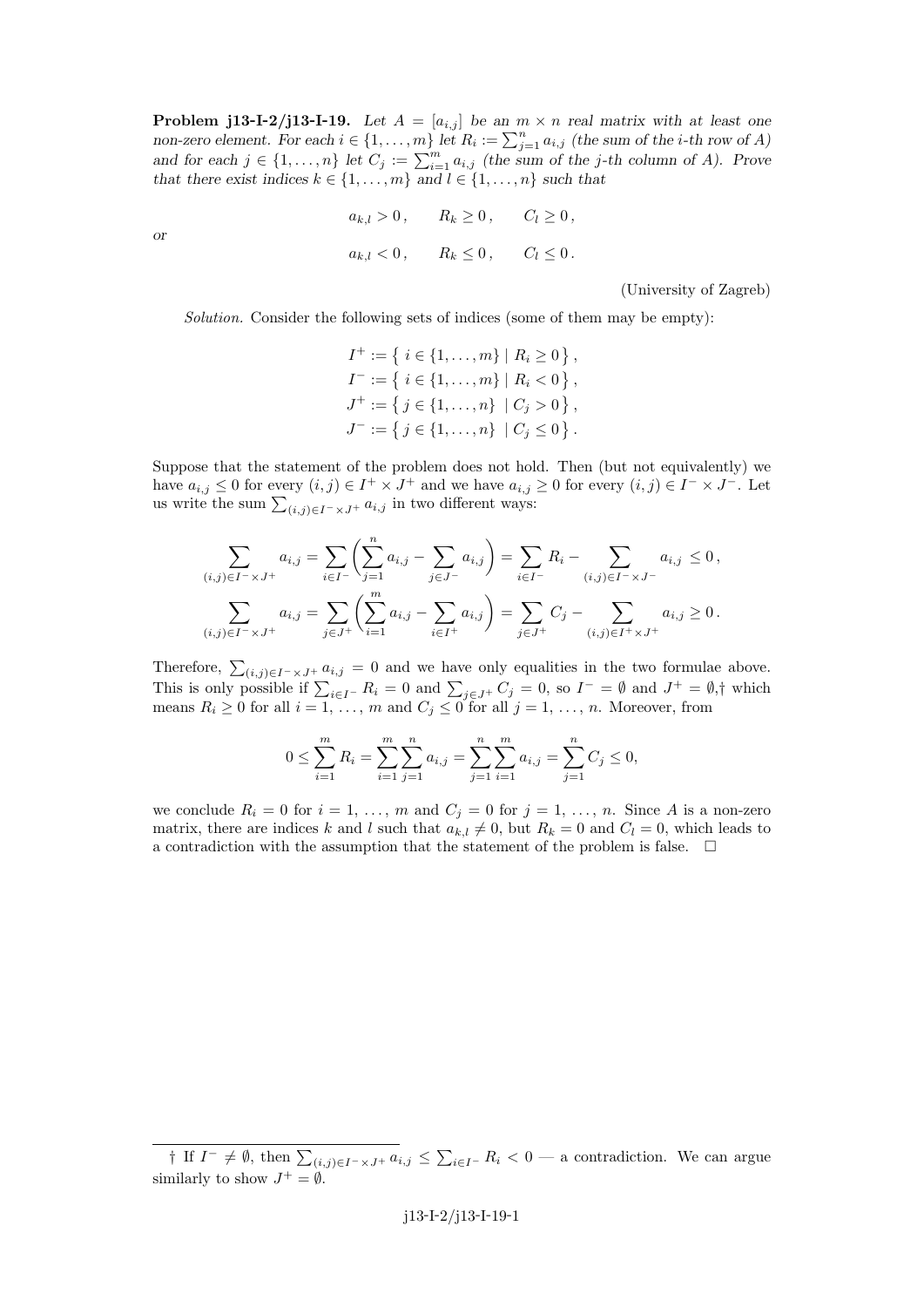## Problem j13-I-3/j13-I-9. Find the limit

$$
\lim_{n \to \infty} \sqrt{1 + 2\sqrt{1 + 3\sqrt{\cdots + (n-1)\sqrt{1+n}}}}.
$$

(Dr. Moubinool Omarjee, Paris†)

Solution. Let

$$
u_{m,n} = \sqrt{1 + m\sqrt{1 + (m+1)\sqrt{\cdots + (n-1)\sqrt{1+n}}}}.
$$

We have

$$
u_{m,n}^{2} = 1 + mu_{m+1,n} ,
$$
  

$$
u_{m,n}^{2} - (m+1)^{2} = m(u_{m+1,n} - (m+2)).
$$

Using the equality  $|a - b| = |a^2 - b^2|/|a + b|$  and inequality  $u_{m,n} + m + 1 \ge m + 2$ , we get

$$
|u_{m,n} - m - 1| \leq \frac{m}{m+2} |u_{m+1,n} - (m+2)|.
$$

We deduce that

$$
|u_{2,n} - 3| \le \frac{2}{4} \cdot \frac{3}{5} \cdot \dots \cdot \frac{n-1}{n+1} \cdot |u_{n-1,n} - n|,
$$
  

$$
|u_{2,n} - 3| \le \frac{6}{n(n+1)} \left(\sqrt{1 + (n-1)\sqrt{1+n}} - n\right) = O\left(\frac{1}{n}\right).
$$

So we get

$$
\lim_{n \to \infty} u_{2,n} = 3.
$$

<sup>†</sup> This problem is formally proposed by the University of Ostrava.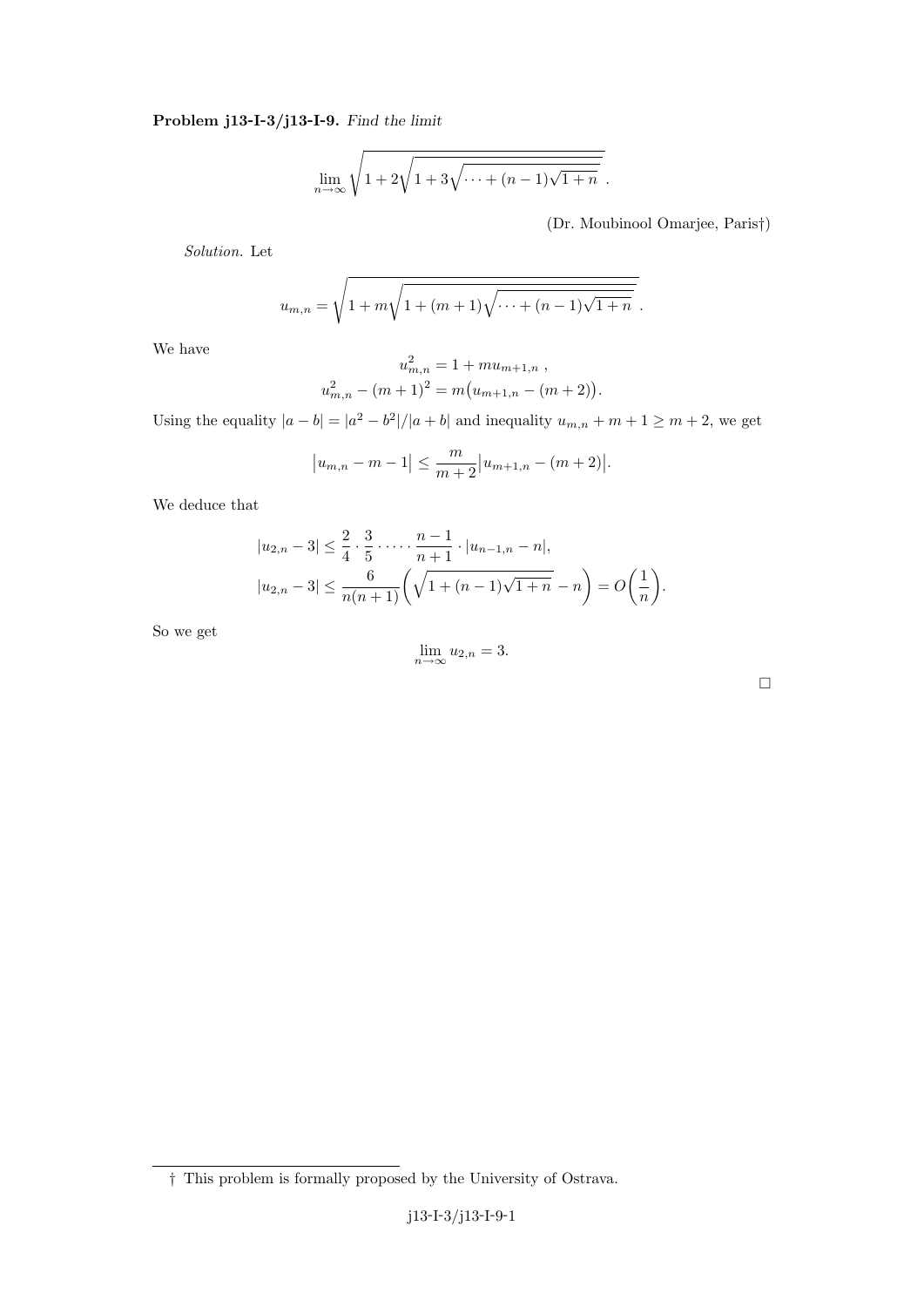**Problem j13-I-4/j13-I-12.** Let A and B be complex hermitian  $2 \times 2$  matrices with pairs of eigenvalues  $(\alpha_1, \alpha_2)$  and  $(\beta_1, \beta_2)$ , respectively. Determine all possible pairs  $(\gamma_1, \gamma_2)$  of eigenvalues of the matrix  $C = A + B$ . (A matrix  $A = [a_{i,j}]$  is hermitian if and only if  $a_{i,j} = \overline{a_{j,i}}$  for all  $i, j$ .) (Charles University in Prague)

Solution. Recall that all eigenvalues of a hermitian matrix are real numbers and that there exists an orthonormal basis consisting of eigenvectors of the matrix. As we can add a suffitiently large multiple of the identity matrix to both matrices  $A$  and  $B$ , we can suppose wlog that  $\alpha_1, \alpha_2, \beta_1, \beta_2 > 0$  and also  $\gamma_1, \gamma_2 > 0$ .

Let us also wlog suppose  $\alpha_1 \geq \alpha_2$ ,  $\beta_1 \geq \beta_2$ ,  $\gamma_1 \geq \gamma_2$  and  $\alpha_1 - \alpha_2 \geq \beta_1 - \beta_2$ . By easy arguments, we can see

$$
\gamma_1 + \gamma_2 = \text{Tr}\, C = \text{Tr}\, A + \text{Tr}\, B = \alpha_1 + \alpha_2 + \beta_1 + \beta_2.
$$

Further, it holds that

$$
\gamma_1 \le \alpha_1 + \beta_1, \qquad \gamma_2 \ge \alpha_2 + \beta_2.
$$

(The first inequality can be seen if we rewrite it slightly:  $\gamma_1 = ||C|| \le ||A|| + ||B|| = \alpha_1 + \beta_1$ . The second inequality follows if we consider the equality above and the first inequality together. — Alternatively,  $\gamma_1 = \max(Cx, x)/(x, x) \leq \max(Ax, x)/(x, x) + \max(Bx, x)/$  $(x, x) = \alpha_1 + \beta_1$  and  $\gamma_2 = \min(Cx, x)/(x, x) \ge \min(Ax, x)/(x, x) + \min(Bx, x)/(x, x) =$  $\alpha_2 + \beta_2$ .) Later we will also prove the inequalities

$$
\gamma_1 \ge \alpha_1 + \beta_2, \qquad \gamma_2 \le \beta_1 + \alpha_2
$$

(in fact, it suffices to prove only the first one because the second one follows if we use the equality given above).

From these inequalities, we can see that  $\gamma_1 \in [\alpha_1 + \beta_2, \alpha_1 + \beta_1]$ . (The value of  $\gamma_2$  has to be "complementary" to obtain the right value of the sum  $\gamma_1 + \gamma_2$ . It also worths noting that even if  $\gamma_1 = \alpha_1 + \beta_2$ , then still  $\gamma_1 \geq \gamma_2 = \beta_1 + \alpha_2$ . This follows from the assumption  $\alpha_1 - \alpha_2 \geq \beta_1 - \beta_2$ .) We will show that  $\gamma_1$  can assume any value from the given interval  $[\alpha_1 + \beta_2, \alpha_1 + \beta_1]$ . Consequently, the set of all possible pairs  $(\gamma_1, \gamma_2)$  of eigenvalues of the matrix  $C = A + B$  is

$$
\{ (\gamma_1, \gamma_2) : \alpha_1 + \beta_2 \le \gamma_1 \le \alpha_1 + \beta_1, \gamma_1 + \gamma_2 = \alpha_1 + \alpha_2 + \beta_1 + \beta_2 \}.
$$

To see this, let us put

$$
A = \begin{pmatrix} \alpha_1 & 0 \\ 0 & \alpha_2 \end{pmatrix}, \qquad B = \begin{pmatrix} \beta_1 & 0 \\ 0 & \beta_2 \end{pmatrix}, \qquad P(t) = \begin{pmatrix} \cos t & \sin t \\ -\sin t & \cos t \end{pmatrix}.
$$

The matrix A obviously has eigenvalues  $(\alpha_1, \alpha_2)$ . The matrix  $B(t) = P^{-1}(t)BP(t)$  obviously has eigenvalues  $(\beta_1, \beta_2)$ . If we note that  $P^{-1}(t) = P^{T}(t)$  and define the matrix  $C(t) =$  $A + B(t)$ , we have

$$
C(0) = A + B = \begin{pmatrix} \alpha_1 + \beta_1 & 0 \\ 0 & \alpha_2 + \beta_2 \end{pmatrix}, \qquad C(\frac{\pi}{2}) = \begin{pmatrix} \alpha_1 + \beta_2 & 0 \\ 0 & \alpha_2 + \beta_1 \end{pmatrix}.
$$

The matrix  $C(0)$  has the eigenvalue  $\gamma_1(0) = \alpha_1 + \beta_1$ . (Note that  $\gamma_1(0) \geq \gamma_2(0) = \alpha_2 + \beta_2$ .) The matrix  $C(\pi/2)$  has the eigenvalue  $\gamma_1(\pi/2) = \alpha_1 + \beta_2$ . (Note that  $\gamma_1(\pi/2) \geq \gamma_2(\pi/2)$ )  $\alpha_2 + \beta_1$ .) As both eigenvalues ( $\gamma_1, \gamma_2$ ) of a matrix C depend continuously on the coefficients of the matrix, we deduce that  $\gamma_1(t)$  is a continuous function. Consequently, it assumes every value from the interval  $[\alpha_1 + \beta_2, \alpha_1 + \beta_1]$ , which we wanted to demonstrate.

Now it only remains to prove the inequality  $\gamma_1 \geq \alpha_1 + \beta_2$  for any two complex hermitian matrices A and B. Let us recall that we still wlog suppose  $\alpha_1 \geq \alpha_2 > 0$ ,  $\beta_1 \geq \beta_2 > 0$ and  $\gamma_1 \geq \gamma_2 > 0$ . Let  $v_1$  and  $v_2$  denote the eigenvectors of the matrix A corresponding to the eigenvalues  $\alpha_1$  and  $\alpha_2$ , respectively, and let  $w_1$  and  $w_2$  denote the eigenvectors of B corresponding to the eigenvalues  $\beta_1$  and  $\beta_2$ , respectively. We can suppose that the bases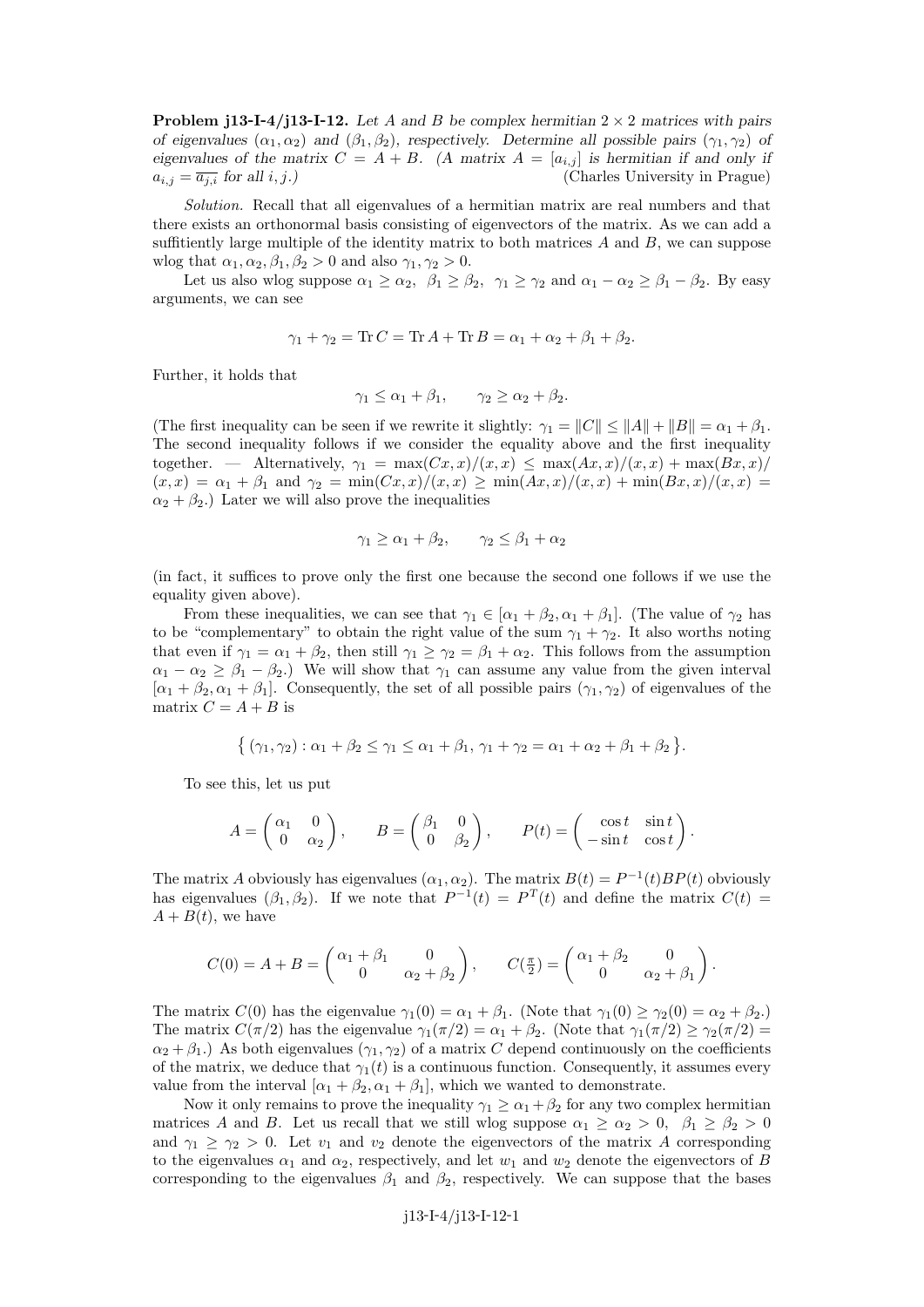$\{v_1, v_2\}$  and  $\{w_1, w_2\}$  are orthonormal. So there exists some unitary matrix  $U = \begin{pmatrix} u_{11} & u_{12} \\ u_{21} & u_{22} \end{pmatrix}$ such that

$$
v_1 = u_{11}w_1 + u_{12}w_2,
$$
 and  $w_1 = \overline{u_{11}}v_1 + \overline{u_{21}}v_2,$   
 $v_2 = u_{21}w_1 + u_{22}w_2,$  and  $w_2 = \overline{u_{12}}v_1 + \overline{u_{22}}v_2.$ 

We will estimate  $\gamma_1$  in the following way. First,

$$
\gamma_1 = \sup \{ ||Cx|| : ||x|| = 1 \} \ge ||Cv_1||
$$

where  $\|\cdot\|$  denotes the Euclidean norm. (Let us justify the formula. Recall that  $\gamma_1$  =  $\max_{\|x\|=1} (Cx, x)$ . Obviously,  $\gamma_1^2$  is the greater eigenvalue of  $C^2$ . Consequently, it follows that  $\gamma_1^2 = \max_{\|x\|=1} (C^2x, x)$ . As C is hermitian, we have  $(C^2x, x) = x^*CCx = x^*C^*Cx$  $(Cx, Cx) = ||Cx||^2$ . Second,

$$
Cv_1 = (A + B)v_1 = \alpha_1 v_1 + \beta_1 u_{11} w_1 + \beta_2 u_{12} w_2 = (\alpha_1 + \beta_2)v_1 + (\beta_1 - \beta_2)u_{11} w_1 =
$$
  
=  $(\alpha_1 + \beta_2 + (\beta_1 - \beta_2)u_{11} \overline{u_{11}})v_1 + (\beta_1 - \beta_2)u_{11} \overline{u_{21}}v_2.$ 

As the vectors  $v_1$  and  $v_2$  are orthonormal and  $(\beta_1 - \beta_2)u_{11}\overline{u_{11}} \geq 0$ , we conclude

$$
\gamma_1 \ge ||Cv_1|| = \sqrt{|\alpha_1 + \beta_2 + (\beta_1 - \beta_2)u_{11}\overline{u_{11}}|^2 + |(\beta_1 - \beta_2)u_{11}\overline{u_{21}}|^2} \ge
$$
  
 
$$
\ge \sqrt{|\alpha_1 + \beta_2 + (\beta_1 - \beta_2)u_{11}\overline{u_{11}}|^2} \ge \alpha_1 + \beta_2.
$$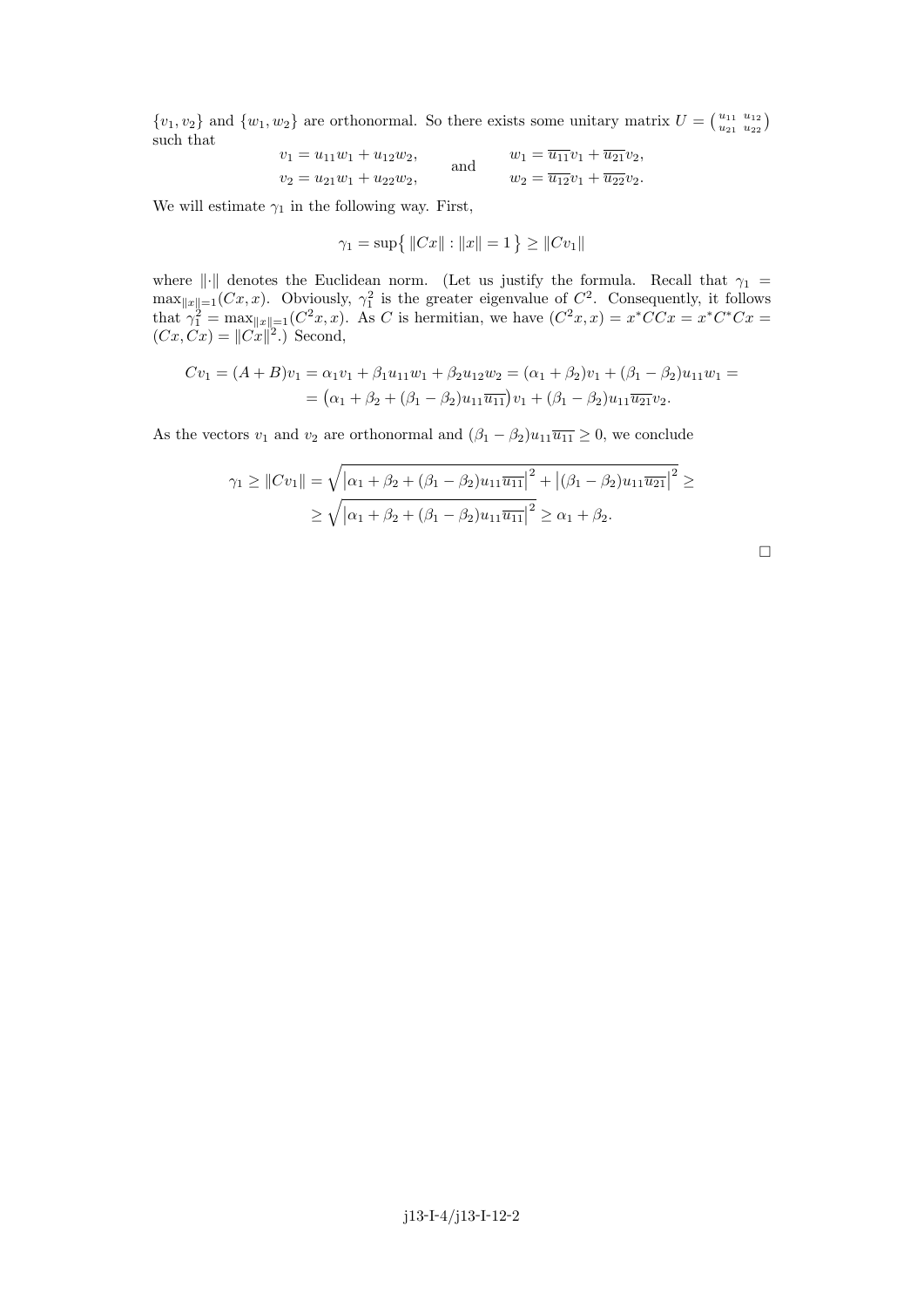**Problem j13-II-1/j13-II-51.** Two real square matrices  $\vec{A}$  and  $\vec{B}$  satisfy the conditions  $A^{2002} = B^{2003} = I$  and  $AB = BA$ . Prove that  $A + B + I$  is invertible. (The symbol I denotes the identity matrix.) (University of Belgrade)

Solution. Let  $(A + B + I)x = 0$  for some vector x, i.e.,  $(B + I)x = -Ax$ . Then we have  $-A^2x = A(B+I)x = (B+I)Ax = -(B+I)^2x$ , and, continuing in this way,  $(B+I)^k x = (-1)^k A^k x$ . As  $A^{2002} = I$ , we get  $(B+I)^{2002} x = x$ , i.e.,

$$
((B+I)^{2002} - I)x = (B^{2003} - I)x = 0.
$$

(Recall  $B^{2003} = I$ .) In other words, taking that  $p(t) = (t+1)^{2002} - 1$  and  $q(t) = t^{2003} - 1$ are polynomials, we have just got

$$
p(B)x = q(B)x = 0.
$$

But, since 2003 is a prime,  $q(t)/(t-1)$  is a primitive polynomial for all its roots, and therefore none of them is a root of the another monic polynomial  $p(t)$  of degree 2002; further, the remained root  $t = 1$  of  $q(t)$  is not a root of  $p(t)$ , which implies that  $p(t)$  and  $q(t)$  are coprime.†

Since there exist non-zero polynomials  $r(t)$  and  $s(t)$  such that  $r(t)p(t) - s(t)q(t) = 1$ (recall the Euclidean algorithm), we can conclude that  $x = r(B)p(B)x - s(B)q(B)x = 0$ , and so  $A + B + I$  must be invertible indeed.  $\Box$ 

$$
\frac{\sqrt{2}}{2} \pm i \frac{\sqrt{2}}{2} = \cos \pm \frac{3\pi}{2} + i \sin \pm \frac{3\pi}{2} = (-1) + (\cos \pm \frac{\pi}{2} + i \sin \pm \frac{\pi}{2}),
$$

are the only possible common roots of q and p. But none of these two points is a root of q. It follows that  $p$  and  $q$  are coprime.

 $\dagger$  The polynomials  $p(t)$  and  $q(t)$  are really coprime (i.e. relatively prime). Here is another argument: Every polynomial (of degree  $\geq 1$ ) can be written as a product of factors of degree 1. In particular,  $p(t) = (t+1)^{2002} - 1 = \prod_{k=1}^{2002} (t - z_{p,k})$  and  $q(t) = t^{2003} - 1 =$  $\prod_{k=1}^{2003} (t - z_{q,k})$ , where  $z_{p,1}, \ldots, z_{p,2002}$  and  $z_{q,1}, \ldots, z_{q,2003}$  are the roots of the polynomial  $p$  and  $q$ , respectively. Obviously, the polynomials  $p$  and  $q$  are relatively prime iff they have no root in common.

It is easy to see that the roots of q lie on the unit circle in the complex plane. Similarly, it is easy to see that all roots of  $p$  are on the circle with radius 1 and its centre at the point  $-1$ .

Thus, the intersections of the two circles,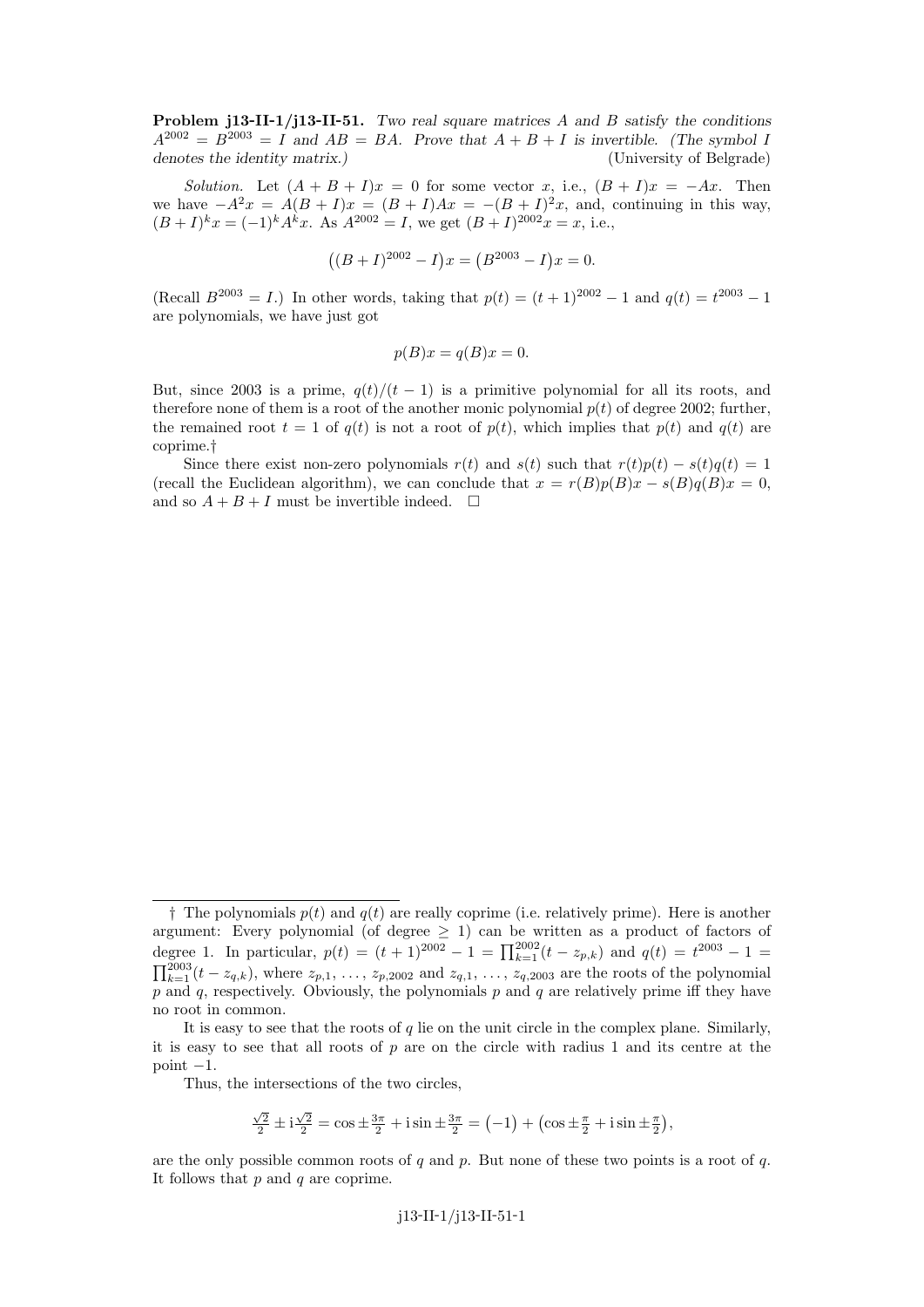**Problem j13-II-2/j13-I-17.** Let  $\{D_1, D_2, \ldots, D_n\}$  be a set of disks (a disk is a circle with its interior) in the Euclidean plane and  $a_{ij} = S(D_i \cap D_j)$  be the area of  $D_i \cap D_j$ . Prove that for any numbers  $x_1, x_2, \ldots, x_n \in \mathbb{R}$  the following inequality holds:

$$
\sum_{i=1}^{n} \sum_{j=1}^{n} a_{ij} x_i x_j \ge 0.
$$

(Warsaw University)

Solution. Let  $\chi_{D_i}: \mathbb{R}^2 \to \{0,1\}$  be the characteristic function of the set  $D_i$ :

$$
\chi_{D_i}(x, y) = \begin{cases} 1, & \text{if } (x, y) \in D_i, \\ 0, & \text{if } (x, y) \notin D_i. \end{cases}
$$

We have:

$$
\chi_{D_i \cap Dj} = \chi_{D_i} \chi_{D_j},
$$
  

$$
S(D_i) = \int_{\mathbb{R}^2} \chi_{D_i}(x, y) dx dy = \int_{\mathbb{R}^2} \chi_{D_i}^2(x, y) dx dy,
$$
  

$$
S(D_i \cap D_j) = \int_{\mathbb{R}^2} \chi_{D_i \cap D_j}(x, y) dx dy = \int_{\mathbb{R}^2} \chi_{D_i}(x, y) \chi_{D_j}(x, y) dx dy.
$$

Thus,

$$
\sum_{i=1}^{n} \sum_{j=1}^{n} a_{ij} x_i x_j = \int_{\mathbb{R}^2} \sum_{i=1}^{n} \sum_{j=1}^{n} x_i \chi_{D_i}(x, y) x_j \chi_{D_j}(x, y) dx dy =
$$
  
= 
$$
\int_{\mathbb{R}^2} (x_1 \chi_{D_1}(x, y) + \dots + x_n \chi_{D_n}(x, y))^2 dx dy \ge 0.
$$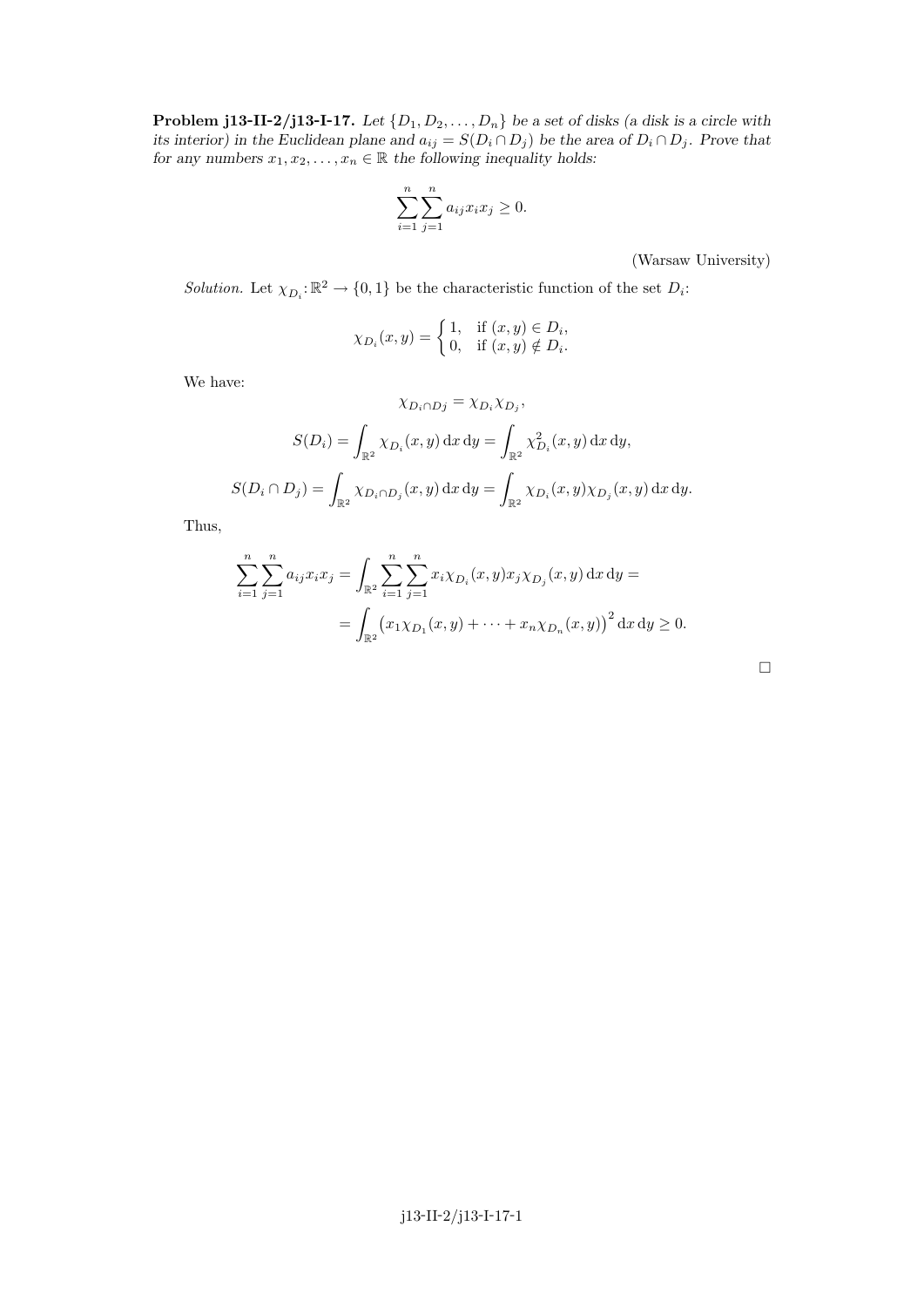**Problem j13-II-3/j13-II-70.** A sequence  $(a_n)_{n=0}^{\infty}$  of real numbers is defined recursively by

$$
a_0 := 0
$$
,  $a_1 := 1$ ,  $a_{n+2} := a_{n+1} + \frac{a_n}{2^n}$ ,  $n \ge 0$ .

Prove that

$$
\lim_{n \to \infty} a_n = 1 + \sum_{n=1}^{\infty} \frac{1}{2^{\frac{n(n-1)}{2}} \cdot \prod_{k=1}^{n} (2^k - 1)}.
$$

(University of Zagreb)

Remark. In fact, we will prove the following:

- (a) The sequence  $(a_n)_{n=0}^{\infty}$  is convergent.
- (b)  $\lim_{n\to\infty} a_n = 1 + \sum_{n=1}^{\infty} 1/(2^{n(n-1)/2} \cdot \prod_{k=1}^{n} (2^k 1)).$
- (c) The limit  $\lim_{n\to\infty} a_n$  is an irrational number.

Solution. (a) Obviously,  $a_n \geq 0$  for every  $n \geq 0$ . The sequence  $(a_n)_{n=0}^{\infty}$  is increasing since  $a_{n+2} - a_{n+1} = a_n/2^n \ge 0$  for every  $n \ge 0$ . It suffices to show that  $(a_n)_{n=0}^{\infty}$  is bounded from above. For each  $n \ge 0$ , we have  $a_{n+2} \le a_{n+1} + a_{n+1}/2^n = a_{n+1}(1 + 1/2^n)$ . Using the inequality between geometric and arithmetic mean, for every  $n \geq 1$  we obtain

$$
a_{n+2} \le \prod_{k=0}^n \left(1 + \frac{1}{2^k}\right) = 2\prod_{k=1}^n \left(1 + \frac{1}{2^k}\right) \le 2\left(\frac{1}{n}\left(n + \sum_{k=1}^n \frac{1}{2^k}\right)\right)^n \le 2\left(\frac{n+1}{n}\right)^n \le 2e.
$$

(b) Consider the power series  $\sum_{n=0}^{\infty} a_n z^n$ . Since  $\limsup_{n\to\infty} \sqrt[n]{|a_n|} \leq \lim_{n\to\infty} \sqrt[n]{2e} = 1$ , its radius of convergence is  $R \geq 1$ . Therefore, on the open unit disc, with center at the origin, it converges to a holomorphic function  $f(z) := \sum_{n=0}^{\infty} a_n z^n$ . Inductively, we obtain  $a_{n+2} = 1 + \sum_{k=0}^{n} a_k/2^k$  for any  $n \ge 0$ . So  $\lim_{n \to \infty} a_n = 1 + \sum_{k=0}^{\infty} a_k/2^k = 1 + f(\frac{1}{2})$  and we have to find  $f(\frac{1}{2})$ .

Now we use the recurrent relation for  $(a_n)_{n=0}^{\infty}$  to obtain a functional equation for f. We multiply  $a_{n+2} := a_{n+1} + a_n/2^n$  by  $z^{n+2}$  and sum over all  $n \geq 0$  to get

$$
\sum_{n=0}^{\infty} a_{n+2} z^{n+2} = z \sum_{n=0}^{\infty} a_{n+1} z^{n+1} + z^2 \sum_{n=0}^{\infty} a_n \left(\frac{z}{2}\right)^n,
$$

that is

 $f(z) - z = z f(z) + z^2 f(\frac{z}{2}),$ 

or

$$
(1-z)f(z) = z^2 f(\frac{z}{2}) + z \qquad \text{for } |z| < 1.
$$
 (1)

We substitute  $z = 1/2^n$  for  $n = 1, ..., N$  (where  $N \ge 1$  is a fixed number) into (1), then multiply the *n*-th equality by some constant  $s_n > 0$  and finally sum up those N equalities:

$$
(1 - \frac{1}{2})f(\frac{1}{2}) = (\frac{1}{2})^2 f(\frac{1}{4}) + \frac{1}{2},
$$
\n
$$
(1 - \frac{1}{4})f(\frac{1}{4}) = (\frac{1}{4})^2 f(\frac{1}{8}) + \frac{1}{4},
$$
\n
$$
\vdots
$$
\n
$$
\vdots
$$

$$
\left(1 - \frac{1}{2^n}\right) f\left(\frac{1}{2^n}\right) = \left(\frac{1}{2^n}\right)^2 f\left(\frac{1}{2^{n+1}}\right) + \frac{1}{2^n}, \qquad |\cdot s_n,
$$
  

$$
\left(1 - \frac{1}{2^{n+1}}\right) f\left(\frac{1}{2^{n+1}}\right) = \left(\frac{1}{2^{n+1}}\right)^2 f\left(\frac{1}{2^{n+2}}\right) + \frac{1}{2^{n+1}}, \qquad |\cdot s_{n+1},
$$

$$
\frac{\left(1 - \frac{1}{2^N}\right) f\left(\frac{1}{2^N}\right) = \left(\frac{1}{2^N}\right)^2 f\left(\frac{1}{2^{N+1}}\right) + \frac{1}{2^N}, \qquad | \cdot s_N ,
$$

$$
\frac{s_1}{2} f\left(\frac{1}{2}\right) = \frac{s_N}{2^{2N}} f\left(\frac{1}{2^{N+1}}\right) + \sum_{n=1}^N \frac{s_n}{2^n}.
$$

To obtain the given result (namely, to achieve cancelling of the terms with  $f(\frac{1}{2^n})$  for  $n =$  $2, \ldots, N$ , we had to choose the numbers  $s_n$  so that

$$
\left(1 - \frac{1}{2^{n+1}}\right) s_{n+1} = \left(\frac{1}{2^n}\right)^2 s_n, \qquad \text{for } n \ge 0.
$$
 (2a)

## j13-II-3/j13-II-70-1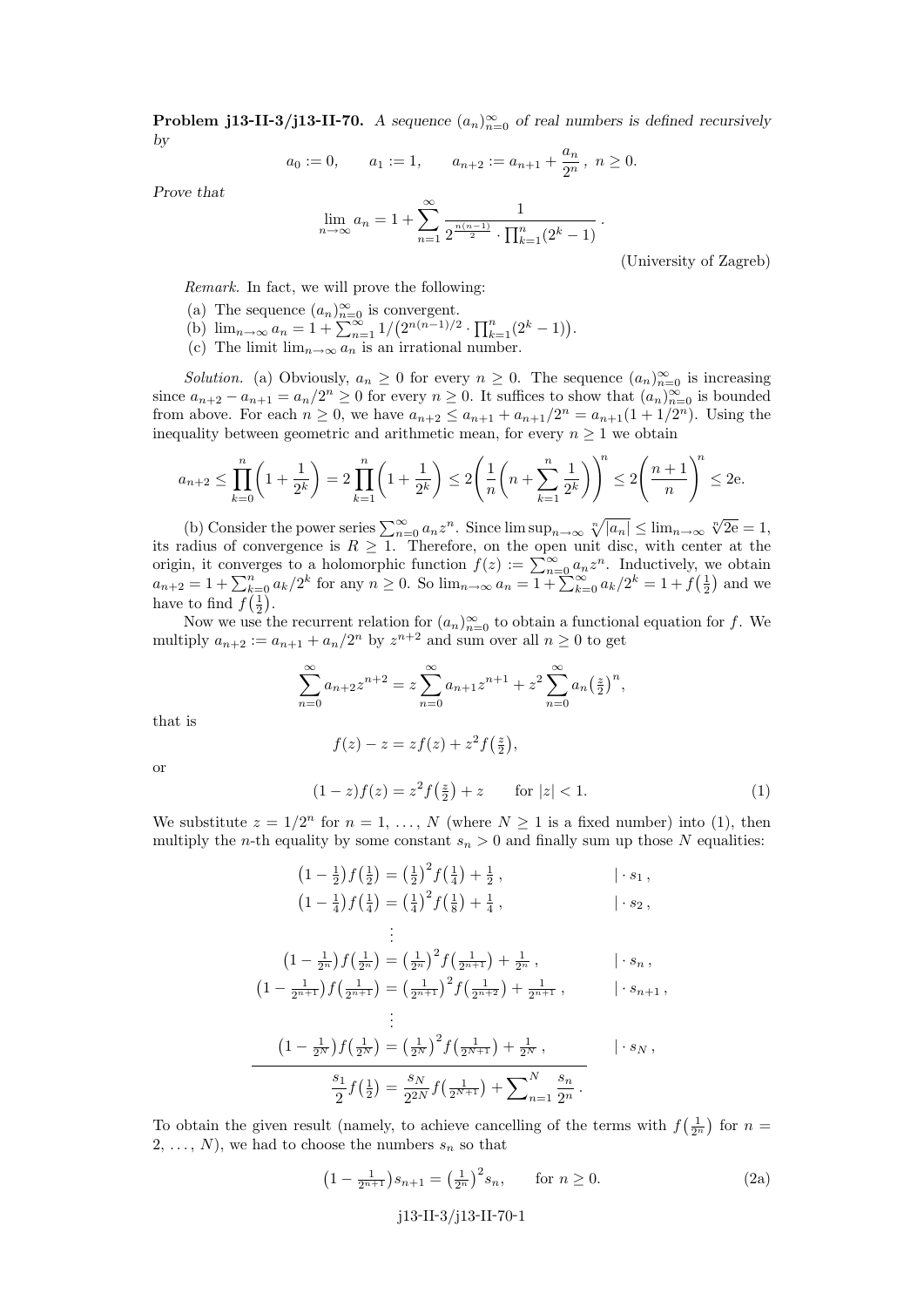Let us put

$$
s_0 := 1.\t\t(2b)
$$

It follows that  $s_1 = 2$ . Equalities (2b) and (2a) lead to

$$
s_n = \prod_{k=0}^{n-1} \frac{s_{k+1}}{s_k} = \prod_{k=0}^{n-1} \frac{\left(\frac{1}{2^k}\right)^2}{1 - \frac{1}{2^{k+1}}} = \prod_{k=0}^{n-1} \frac{1}{2^{k-1}(2^{k+1}-1)} = \frac{1}{2^{\frac{n(n-1)}{2}-n} \prod_{k=1}^n (2^k-1)}
$$

for every  $n \geq 1$ . Finally, we have

$$
f\left(\frac{1}{2}\right) = \frac{s_N}{2^{2N}} f\left(\frac{1}{2^{N+1}}\right) + \sum_{n=1}^N \frac{s_n}{2^n} = \frac{f\left(\frac{1}{2^{N+1}}\right)}{2^{\frac{N(N-1)}{2}+N} \prod_{k=1}^N (2^k - 1)} + \sum_{n=1}^N \frac{1}{2^{\frac{n(n-1)}{2}} \prod_{k=1}^n (2^k - 1)}.
$$

The first term tends to 0 when  $N \to \infty$ , so

$$
f\left(\frac{1}{2}\right) = \sum_{n=1}^{\infty} \frac{1}{2^{\frac{n(n-1)}{2}} \prod_{k=1}^{n} (2^k - 1)}.
$$
 (3)

(c) The proof of  $\lim_{n\to\infty} a_n \in \mathbb{R} \setminus \mathbb{Q}$  is based on the fact that the series in (3) converges "very rapidly". Suppose that its sum equals  $\frac{p}{q}$  for some positive integers p and q. For each integer  $N \geq 1$ , denote

$$
q_N := 2^{\frac{N(N-1)}{2}} \prod_{k=1}^N (2^k - 1), \qquad p_N := q_N \sum_{n=1}^N \frac{1}{2^{\frac{n(n-1)}{2}} \prod_{k=1}^n (2^k - 1)}.
$$

Obviously,  $p_N$  and  $q_N$  are positive integers. We manage to estimate  $pq_N - qp_N$ . We have

$$
q_N = 2^{\frac{N(N-1)}{2}} \prod_{k=1}^N (2^k - 1) < 2^{\frac{N(N-1)}{2}} \prod_{k=1}^N 2^k = 2^{N^2}
$$

and

$$
\frac{p}{q} - \frac{p_N}{q_N} = \sum_{n=N+1}^{\infty} \frac{1}{2^{\frac{n(n-1)}{2}} \prod_{k=1}^n (2^k - 1)} \le \sum_{n=N+1}^{\infty} \frac{1}{2^{\frac{n(n-1)}{2}} \prod_{k=1}^n 2^{k-1}} = \sum_{n=N+1}^{\infty} \frac{1}{2^{n(n-1)}} \le \sum_{m=N(N+1)}^{\infty} \frac{1}{2^m} = \frac{1}{2^{N^2 + N - 1}} < \frac{1}{2^{N-1} q_N}.
$$

Thus,  $0 < pq_N - qp_N < \frac{q}{2^{N-1}}$ ,† so  $(pq_N - qp_N)_{N \geq 1}$  is a sequence of positive integers that converges to 0. This is a contradiction and we are done.  $\square$ 

<sup>&</sup>lt;sup>†</sup> It is easy to see from the definition of the numbers  $p_N$  that the sequence  $\left(\frac{p_N}{q_N}\right)$  is strictly increasing to the limit  $\frac{p}{q}$ . Hence  $\frac{p_N}{q_N} < \frac{p}{q}$ ,  $qp_n < pq_N$ , and  $0 < pq_N - qp_N$ . As the difference is integer, we have even  $1 \leq pq_N - qp_N$ .